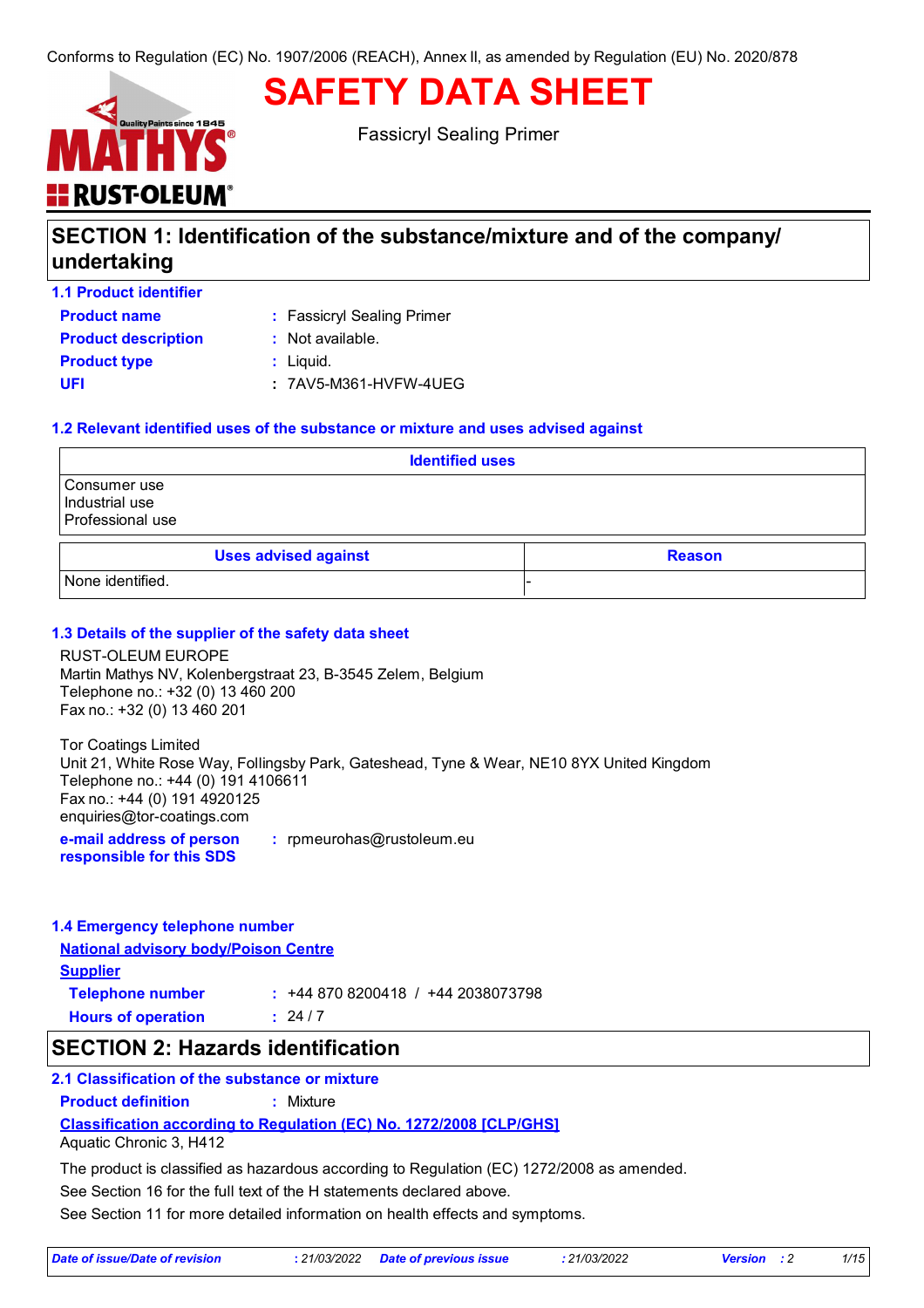*Fassicryl Sealing Primer*

### **SECTION 2: Hazards identification**

| <b>2.2 Label elements</b>                                                                                                                                       |                                                                                                                                                                                   |
|-----------------------------------------------------------------------------------------------------------------------------------------------------------------|-----------------------------------------------------------------------------------------------------------------------------------------------------------------------------------|
| <b>Signal word</b>                                                                                                                                              | : No signal word.                                                                                                                                                                 |
| <b>Hazard statements</b>                                                                                                                                        | : Harmful to aquatic life with long lasting effects.                                                                                                                              |
| <b>Precautionary statements</b>                                                                                                                                 |                                                                                                                                                                                   |
| <b>General</b>                                                                                                                                                  | : P103 - Read carefully and follow all instructions.<br>P102 - Keep out of reach of children.<br>P101 - If medical advice is needed, have product container or label at hand.     |
| <b>Prevention</b>                                                                                                                                               | : Not applicable.                                                                                                                                                                 |
| <b>Response</b>                                                                                                                                                 | : Not applicable.                                                                                                                                                                 |
| <b>Storage</b>                                                                                                                                                  | : Not applicable.                                                                                                                                                                 |
| <b>Disposal</b>                                                                                                                                                 | : P501 - Dispose of contents and container in accordance with all local, regional,<br>national and international regulations.                                                     |
| <b>Supplemental label</b><br>elements                                                                                                                           | : Contains 1,2-benzisothiazol-3(2H)-one. May produce an allergic reaction.<br>Warning! Hazardous respirable droplets may be formed when sprayed. Do not<br>breathe spray or mist. |
| <b>Supplemental label</b><br>elements : Detergents -<br><b>Regulation (EC) No</b><br>907/2006                                                                   | : Not applicable.                                                                                                                                                                 |
| <b>Annex XVII - Restrictions</b><br>on the manufacture,<br>placing on the market and<br>use of certain dangerous<br>substances, mixtures and<br><b>articles</b> | : Not applicable.                                                                                                                                                                 |
| <b>Special packaging requirements</b>                                                                                                                           |                                                                                                                                                                                   |
| <b>Containers to be fitted</b><br>with child-resistant<br>fastenings                                                                                            | : Not applicable.                                                                                                                                                                 |
| <b>Tactile warning of danger</b>                                                                                                                                | : Not applicable.                                                                                                                                                                 |
|                                                                                                                                                                 |                                                                                                                                                                                   |

**2.3 Other hazards**

**Product meets the criteria for PBT or vPvB according to Regulation (EC) No. 1907/2006, Annex XIII**

This mixture does not contain any substances that are assessed to be a PBT or a vPvB.

**Other hazards which do : not result in classification** : None known.

### **SECTION 3: Composition/information on ingredients**

### **3.2 Mixtures :** Mixture **United Kingdom: Great Britain**

| <b>Product/ingredient name</b> | <b>Identifiers</b>                                                                       | $\frac{9}{6}$ | <b>Regulation (EC) No.</b><br>1272/2008 [CLP]                                       | <b>Type</b> |
|--------------------------------|------------------------------------------------------------------------------------------|---------------|-------------------------------------------------------------------------------------|-------------|
| zinc oxide                     | REACH #:<br>01-2119463881-32<br>EC: $215-222-5$<br>CAS: 1314-13-2<br>Index: 030-013-00-7 | ≤3            | Aquatic Acute 1, H400<br>$(M=1)$<br>Aquatic Chronic 1,<br>$H410$ (M=1)              | $[1]$       |
| 1,2-benzisothiazol-3(2H)-one   | REACH #:<br>01-2120761540-60<br>EC: $220-120-9$<br>CAS: 2634-33-5                        | ≤0.1          | Acute Tox. 4, H302<br>Acute Tox. 2, H330<br>Skin Irrit. 2, H315<br>Eye Dam. 1, H318 | $[1]$       |
| Date of issue/Date of revision | <b>Date of previous issue</b><br>: 21/03/2022                                            | : 21/03/2022  | <b>Version</b> : 2                                                                  | 2/15        |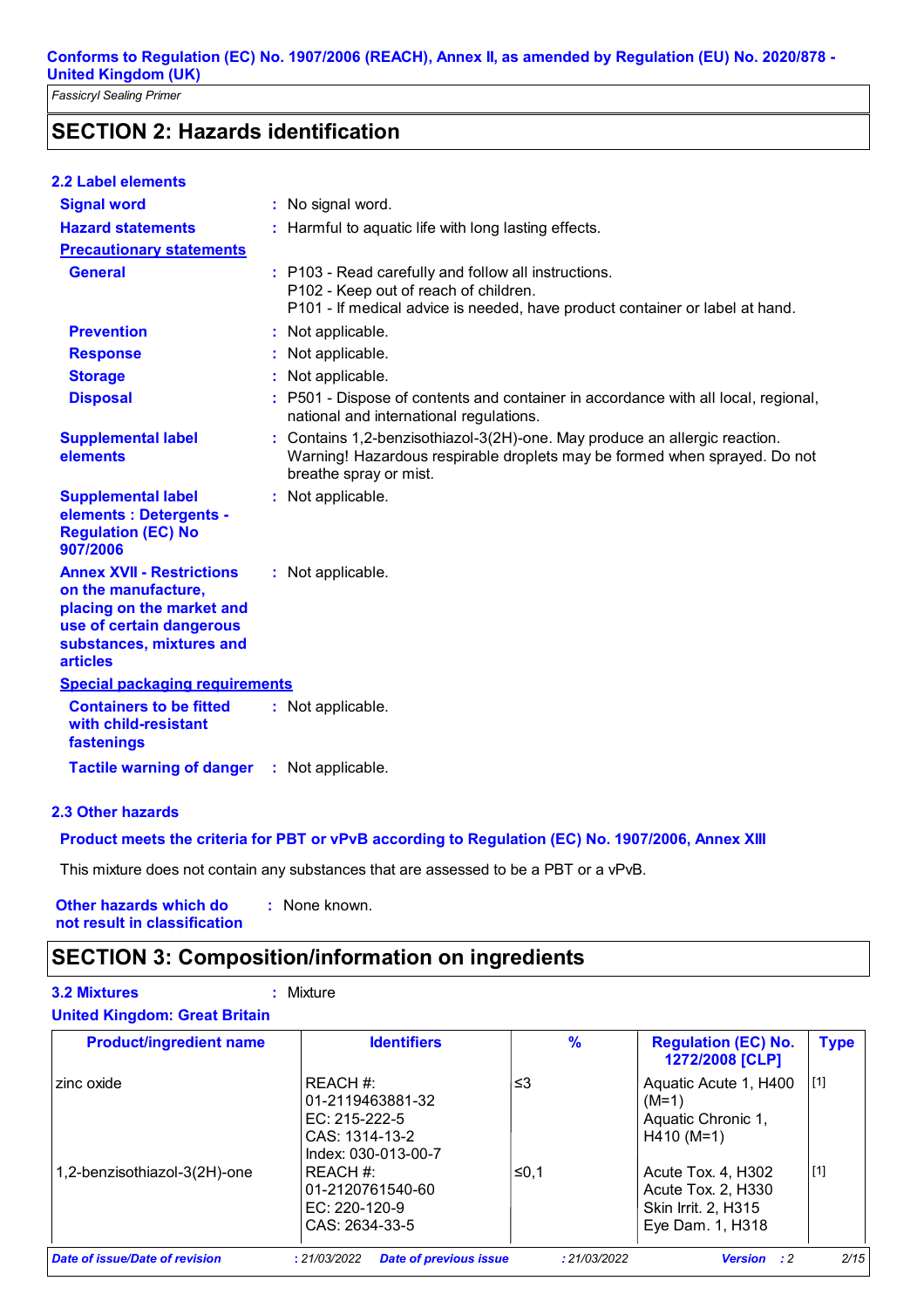*Fassicryl Sealing Primer*

| <b>SECTION 3: Composition/information on ingredients</b> |                                                                                             |  |  |  |
|----------------------------------------------------------|---------------------------------------------------------------------------------------------|--|--|--|
| Index: 613-088-00-6                                      | <b>Skin Sens. 1, H317</b><br>Aquatic Acute 1, H400<br>$(M=1)$<br>Aquatic Chronic 2,<br>H411 |  |  |  |
|                                                          | See Section 16 for<br>the full text of the H<br>statements declared<br>above.               |  |  |  |

Type

[1] Substance classified with a health or environmental hazard

[2] Substance with a workplace exposure limit

[3] Substance meets the criteria for PBT according to Regulation (EC) No. 1907/2006, Annex XIII

[4] Substance meets the criteria for vPvB according to Regulation (EC) No. 1907/2006, Annex XIII

[5] Substance of equivalent concern

[6] Additional disclosure due to company policy

This mixture contains ≥ 1% of titanium dioxide. The Annex VI classification of titanium dioxide does not apply to this mixture according to Note 10.

| <b>SCL (Specific Concentration Limits)</b><br>1,2-benzisothiazol-3(2H)-one                          | $H317 = 0.05 \%$                        |
|-----------------------------------------------------------------------------------------------------|-----------------------------------------|
| <b>ATE</b> (acute toxicity estimates)<br>Not applicable.                                            | Not applicable.                         |
| <b>Nanoform</b><br><b>Particle characteristics</b><br>This product does not contains nanomaterials. | <b>Particle Size</b><br>Not applicable. |

There are no additional ingredients present which, within the current knowledge of the supplier and in the concentrations applicable, are classified as hazardous to health or the environment, are PBTs, vPvBs or Substances of equivalent concern, or have been assigned a workplace exposure limit and hence require reporting in this section.

Occupational exposure limits, if available, are listed in Section 8.

### **SECTION 4: First aid measures**

| <b>4.1 Description of first aid measures</b> |                                                                                                                                                                                                                                                                                                                                                                                                                                                                                                                                                                                              |
|----------------------------------------------|----------------------------------------------------------------------------------------------------------------------------------------------------------------------------------------------------------------------------------------------------------------------------------------------------------------------------------------------------------------------------------------------------------------------------------------------------------------------------------------------------------------------------------------------------------------------------------------------|
| Eye contact                                  | : Immediately flush eyes with plenty of water, occasionally lifting the upper and lower<br>eyelids. Check for and remove any contact lenses. Continue to rinse for at least 10<br>minutes. Get medical attention if irritation occurs.                                                                                                                                                                                                                                                                                                                                                       |
| <b>Inhalation</b>                            | : Remove victim to fresh air and keep at rest in a position comfortable for breathing. If<br>not breathing, if breathing is irregular or if respiratory arrest occurs, provide artificial<br>respiration or oxygen by trained personnel. It may be dangerous to the person<br>providing aid to give mouth-to-mouth resuscitation. Get medical attention if adverse<br>health effects persist or are severe. If unconscious, place in recovery position and<br>get medical attention immediately. Maintain an open airway. Loosen tight clothing<br>such as a collar, tie, belt or waistband. |
| <b>Skin contact</b>                          | : Flush contaminated skin with plenty of water. Remove contaminated clothing and<br>shoes. Get medical attention if symptoms occur. Wash clothing before reuse.<br>Clean shoes thoroughly before reuse.                                                                                                                                                                                                                                                                                                                                                                                      |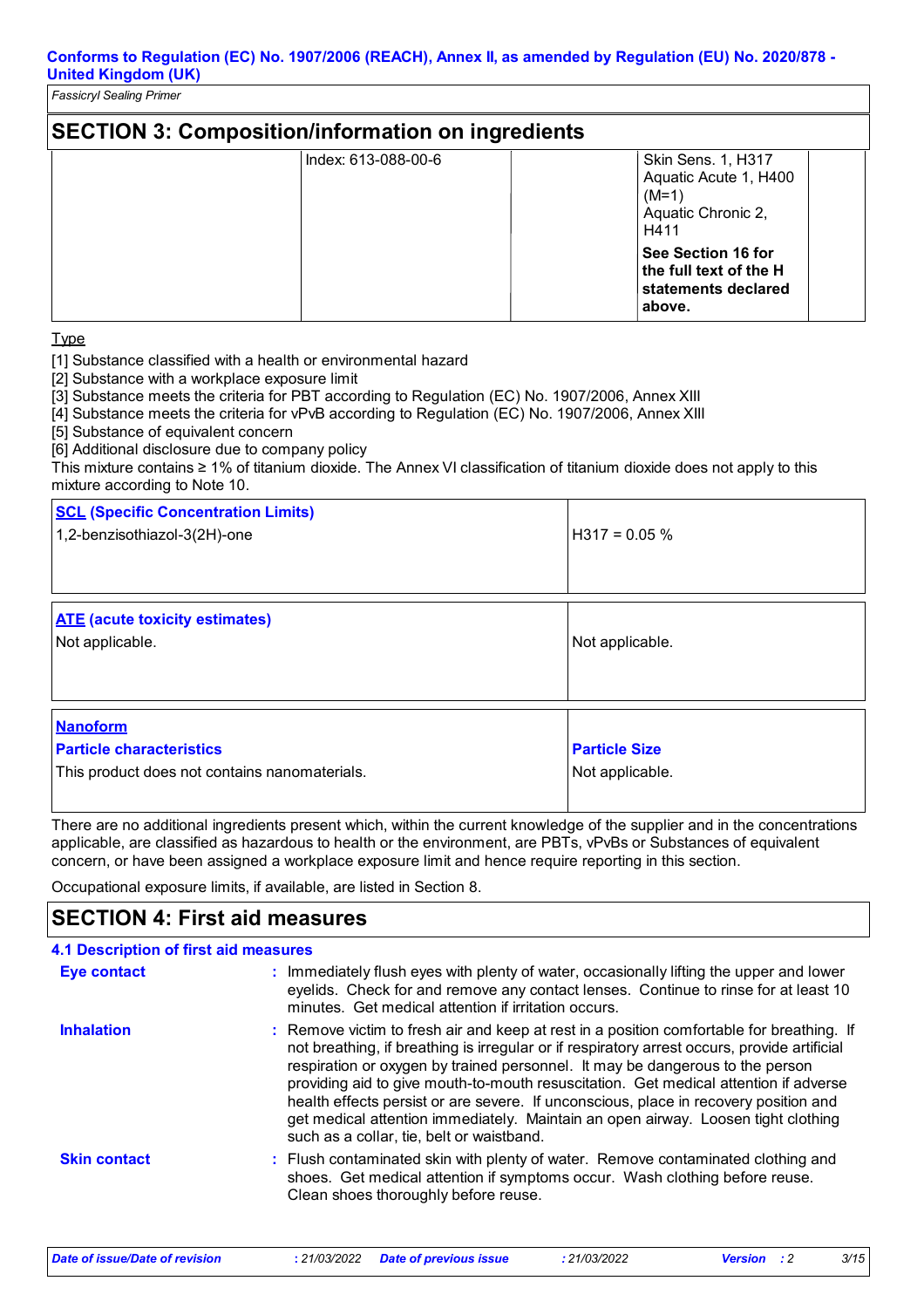*Fassicryl Sealing Primer*

### **SECTION 4: First aid measures**

| <b>Ingestion</b>                                         | : Wash out mouth with water. Remove dentures if any. If material has been<br>swallowed and the exposed person is conscious, give small quantities of water to<br>drink. Stop if the exposed person feels sick as vomiting may be dangerous. Do not<br>induce vomiting unless directed to do so by medical personnel. If vomiting occurs,<br>the head should be kept low so that vomit does not enter the lungs. Get medical<br>attention if adverse health effects persist or are severe. Never give anything by<br>mouth to an unconscious person. If unconscious, place in recovery position and get<br>medical attention immediately. Maintain an open airway. Loosen tight clothing such<br>as a collar, tie, belt or waistband. |
|----------------------------------------------------------|--------------------------------------------------------------------------------------------------------------------------------------------------------------------------------------------------------------------------------------------------------------------------------------------------------------------------------------------------------------------------------------------------------------------------------------------------------------------------------------------------------------------------------------------------------------------------------------------------------------------------------------------------------------------------------------------------------------------------------------|
| <b>Protection of first-aiders</b>                        | : No action shall be taken involving any personal risk or without suitable training. It<br>may be dangerous to the person providing aid to give mouth-to-mouth resuscitation.                                                                                                                                                                                                                                                                                                                                                                                                                                                                                                                                                        |
|                                                          | 4.2 Most important symptoms and effects, both acute and delayed                                                                                                                                                                                                                                                                                                                                                                                                                                                                                                                                                                                                                                                                      |
| <b>Over-exposure signs/symptoms</b>                      |                                                                                                                                                                                                                                                                                                                                                                                                                                                                                                                                                                                                                                                                                                                                      |
| <b>Eye contact</b>                                       | : No specific data.                                                                                                                                                                                                                                                                                                                                                                                                                                                                                                                                                                                                                                                                                                                  |
| <b>Inhalation</b>                                        | : No specific data.                                                                                                                                                                                                                                                                                                                                                                                                                                                                                                                                                                                                                                                                                                                  |
| <b>Skin contact</b>                                      | : No specific data.                                                                                                                                                                                                                                                                                                                                                                                                                                                                                                                                                                                                                                                                                                                  |
| <b>Ingestion</b>                                         | : No specific data.                                                                                                                                                                                                                                                                                                                                                                                                                                                                                                                                                                                                                                                                                                                  |
|                                                          | 4.3 Indication of any immediate medical attention and special treatment needed                                                                                                                                                                                                                                                                                                                                                                                                                                                                                                                                                                                                                                                       |
| <b>Notes to physician</b>                                | : Treat symptomatically. Contact poison treatment specialist immediately if large<br>quantities have been ingested or inhaled.                                                                                                                                                                                                                                                                                                                                                                                                                                                                                                                                                                                                       |
| <b>Specific treatments</b>                               | : No specific treatment.                                                                                                                                                                                                                                                                                                                                                                                                                                                                                                                                                                                                                                                                                                             |
| <b>SECTION 5: Firefighting measures</b>                  |                                                                                                                                                                                                                                                                                                                                                                                                                                                                                                                                                                                                                                                                                                                                      |
| 5.1 Extinguishing media                                  |                                                                                                                                                                                                                                                                                                                                                                                                                                                                                                                                                                                                                                                                                                                                      |
| <b>Suitable extinguishing</b><br>media                   | : Use an extinguishing agent suitable for the surrounding fire.                                                                                                                                                                                                                                                                                                                                                                                                                                                                                                                                                                                                                                                                      |
| <b>Unsuitable extinguishing</b><br>media                 | : None known.                                                                                                                                                                                                                                                                                                                                                                                                                                                                                                                                                                                                                                                                                                                        |
|                                                          | 5.2 Special hazards arising from the substance or mixture                                                                                                                                                                                                                                                                                                                                                                                                                                                                                                                                                                                                                                                                            |
| <b>Hazards from the</b><br>substance or mixture          | : In a fire or if heated, a pressure increase will occur and the container may burst. This<br>material is harmful to aquatic life with long lasting effects. Fire water contaminated<br>with this material must be contained and prevented from being discharged to any<br>waterway, sewer or drain.                                                                                                                                                                                                                                                                                                                                                                                                                                 |
| <b>Hazardous combustion</b><br>products                  | Decomposition products may include the following materials:<br>carbon dioxide<br>carbon monoxide<br>metal oxide/oxides                                                                                                                                                                                                                                                                                                                                                                                                                                                                                                                                                                                                               |
| <b>5.3 Advice for firefighters</b>                       |                                                                                                                                                                                                                                                                                                                                                                                                                                                                                                                                                                                                                                                                                                                                      |
| <b>Special protective actions</b><br>for fire-fighters   | : Promptly isolate the scene by removing all persons from the vicinity of the incident if<br>there is a fire. No action shall be taken involving any personal risk or without suitable<br>training.                                                                                                                                                                                                                                                                                                                                                                                                                                                                                                                                  |
| <b>Special protective</b><br>equipment for fire-fighters | Fire-fighters should wear appropriate protective equipment and self-contained<br>÷.<br>breathing apparatus (SCBA) with a full face-piece operated in positive pressure<br>mode. Clothing for fire-fighters (including helmets, protective boots and gloves)<br>conforming to European standard EN 469 will provide a basic level of protection for<br>chemical incidents.                                                                                                                                                                                                                                                                                                                                                            |
| <b>Additional information</b>                            | No unusual hazard if involved in a fire.                                                                                                                                                                                                                                                                                                                                                                                                                                                                                                                                                                                                                                                                                             |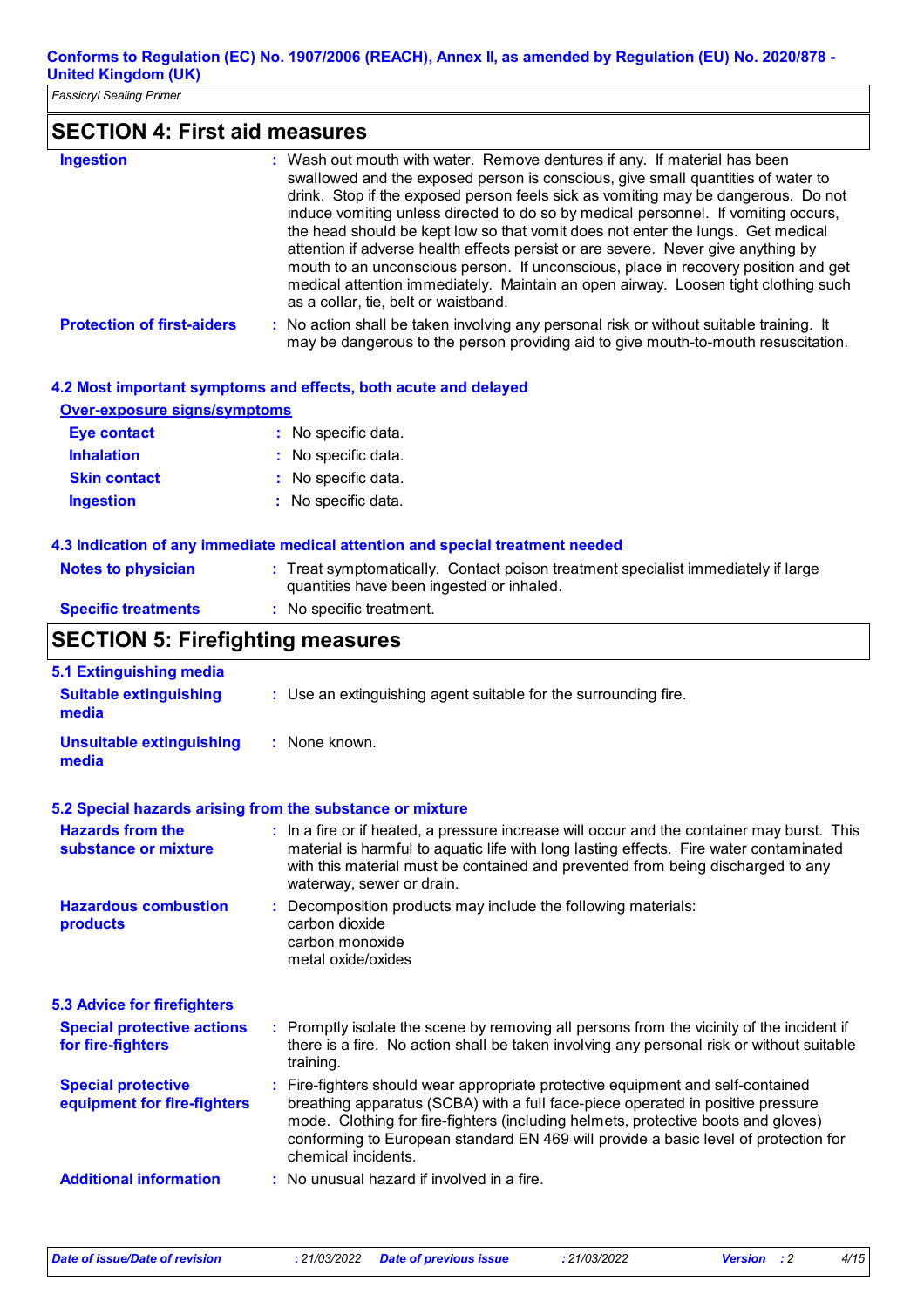### **SECTION 6: Accidental release measures**

|                                                          | 6.1 Personal precautions, protective equipment and emergency procedures                                                                                                                                                                                                                                                                                                                                                                                                                                                                                                                         |
|----------------------------------------------------------|-------------------------------------------------------------------------------------------------------------------------------------------------------------------------------------------------------------------------------------------------------------------------------------------------------------------------------------------------------------------------------------------------------------------------------------------------------------------------------------------------------------------------------------------------------------------------------------------------|
| For non-emergency<br>personnel                           | : No action shall be taken involving any personal risk or without suitable training.<br>Evacuate surrounding areas. Keep unnecessary and unprotected personnel from<br>entering. Do not touch or walk through spilt material. Avoid breathing vapour or mist.<br>Provide adequate ventilation. Wear appropriate respirator when ventilation is<br>inadequate. Put on appropriate personal protective equipment.                                                                                                                                                                                 |
| For emergency responders                                 | If specialised clothing is required to deal with the spillage, take note of any<br><b>A</b><br>information in Section 8 on suitable and unsuitable materials. See also the<br>information in "For non-emergency personnel".                                                                                                                                                                                                                                                                                                                                                                     |
| <b>6.2 Environmental</b><br>precautions                  | : Avoid dispersal of spilt material and runoff and contact with soil, waterways, drains<br>and sewers. Inform the relevant authorities if the product has caused environmental<br>pollution (sewers, waterways, soil or air). Water polluting material. May be harmful<br>to the environment if released in large quantities.                                                                                                                                                                                                                                                                   |
| 6.3 Methods and material for containment and cleaning up |                                                                                                                                                                                                                                                                                                                                                                                                                                                                                                                                                                                                 |
| <b>Small spill</b>                                       | : Stop leak if without risk. Move containers from spill area. Dilute with water and mop<br>up if water-soluble. Alternatively, or if water-insoluble, absorb with an inert dry<br>material and place in an appropriate waste disposal container. Dispose of via a<br>licensed waste disposal contractor.                                                                                                                                                                                                                                                                                        |
| <b>Large spill</b>                                       | Stop leak if without risk. Move containers from spill area. Approach the release from<br>upwind. Prevent entry into sewers, water courses, basements or confined areas.<br>Wash spillages into an effluent treatment plant or proceed as follows. Contain and<br>collect spillage with non-combustible, absorbent material e.g. sand, earth, vermiculite<br>or diatomaceous earth and place in container for disposal according to local<br>regulations. Dispose of via a licensed waste disposal contractor. Contaminated<br>absorbent material may pose the same hazard as the spilt product. |
| <b>6.4 Reference to other</b><br><b>sections</b>         | : See Section 1 for emergency contact information.<br>See Section 8 for information on appropriate personal protective equipment.<br>See Section 13 for additional waste treatment information.                                                                                                                                                                                                                                                                                                                                                                                                 |

### **SECTION 7: Handling and storage**

The information in this section contains generic advice and guidance.

### **7.1 Precautions for safe handling**

| <b>Protective measures</b>                       | : Put on appropriate personal protective equipment (see Section 8). Do not ingest.<br>Avoid contact with eyes, skin and clothing. Avoid breathing vapour or mist. Avoid<br>release to the environment. Keep in the original container or an approved alternative<br>made from a compatible material, kept tightly closed when not in use. Empty<br>containers retain product residue and can be hazardous. Do not reuse container. |
|--------------------------------------------------|------------------------------------------------------------------------------------------------------------------------------------------------------------------------------------------------------------------------------------------------------------------------------------------------------------------------------------------------------------------------------------------------------------------------------------|
| <b>Advice on general</b><br>occupational hygiene | : Eating, drinking and smoking should be prohibited in areas where this material is<br>handled, stored and processed. Workers should wash hands and face before eating,<br>drinking and smoking. Remove contaminated clothing and protective equipment<br>before entering eating areas. See also Section 8 for additional information on<br>hygiene measures.                                                                      |

### **7.2 Conditions for safe storage, including any incompatibilities**

Do not store below the following temperature: 0°C (32°F). Store in accordance with local regulations. Store in original container protected from direct sunlight in a dry, cool and well-ventilated area, away from incompatible materials (see Section 10) and food and drink. Keep container tightly closed and sealed until ready for use. Containers that have been opened must be carefully resealed and kept upright to prevent leakage. Do not store in unlabelled containers. Use appropriate containment to avoid environmental contamination. See Section 10 for incompatible materials before handling or use.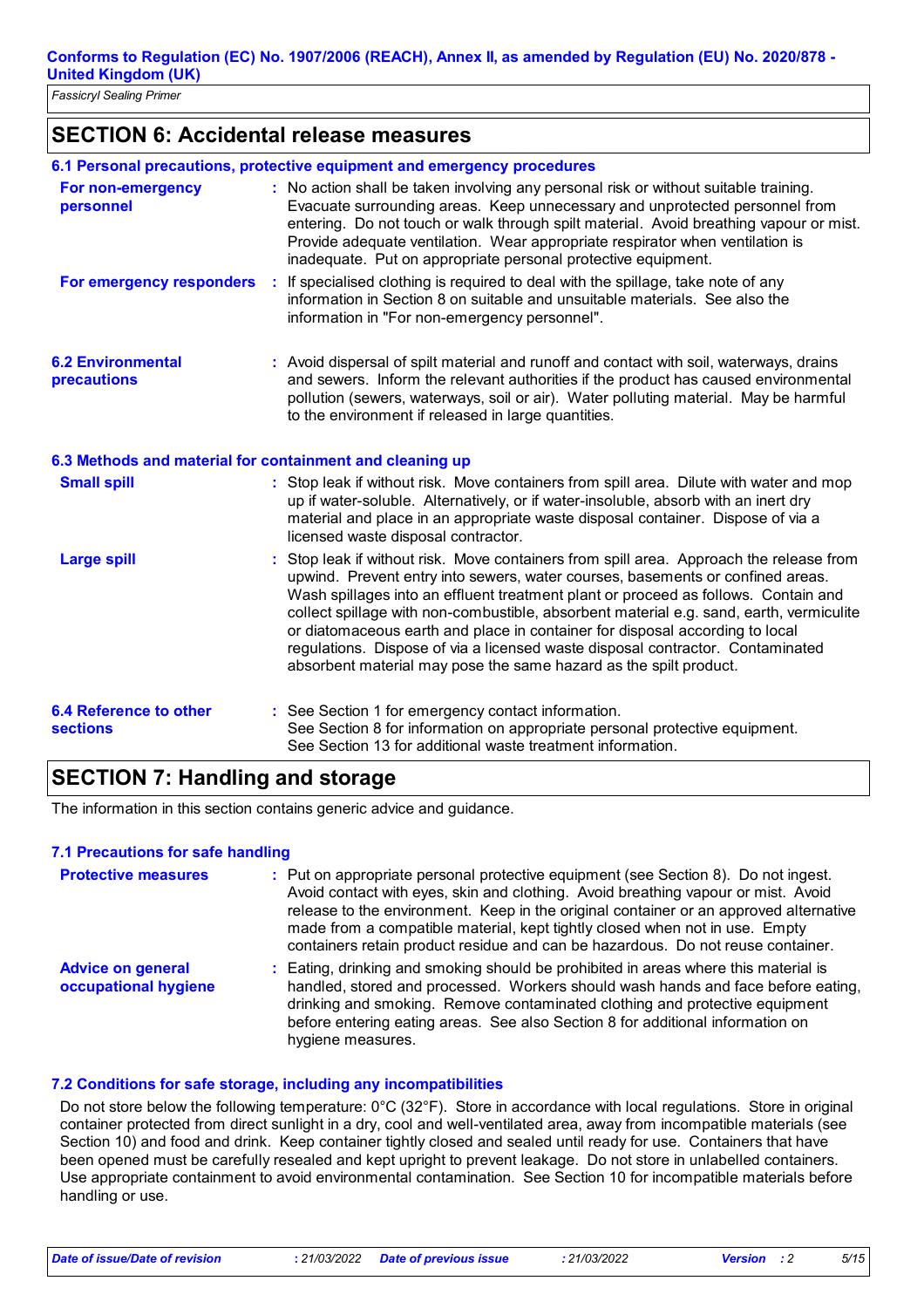*Fassicryl Sealing Primer*

### **SECTION 7: Handling and storage**

### **7.3 Specific end use(s)**

**Recommendations :**

: Not available.

**Industrial sector specific :**

**solutions**

: Not available.

### **SECTION 8: Exposure controls/personal protection**

The information in this section contains generic advice and guidance. Information is provided based on typical anticipated uses of the product. Additional measures might be required for bulk handling or other uses that could significantly increase worker exposure or environmental releases.

#### **8.1 Control parameters**

**Occupational exposure limits**

**Recommended monitoring** 

**procedures**

**:** If this product contains ingredients with exposure limits, personal, workplace atmosphere or biological monitoring may be required to determine the effectiveness of the ventilation or other control measures and/or the necessity to use respiratory protective equipment. Reference should be made to monitoring standards, such as the following: European Standard EN 689 (Workplace atmospheres - Guidance for the assessment of exposure by inhalation to chemical agents for comparison with limit values and measurement strategy) European Standard EN 14042 (Workplace atmospheres - Guide for the application and use of procedures for the assessment of exposure to chemical and biological agents) European Standard EN 482 (Workplace atmospheres - General requirements for the performance of procedures for the measurement of chemical agents) Reference to national guidance documents for methods for the determination of hazardous substances will also be required.

#### **DNELs/DMELs**

| <b>Product/ingredient name</b> | <b>Type</b> | <b>Exposure</b>                | <b>Value</b>                      | <b>Population</b>                    | <b>Effects</b> |
|--------------------------------|-------------|--------------------------------|-----------------------------------|--------------------------------------|----------------|
| zinc oxide                     | <b>DNEL</b> | Long term<br><b>Inhalation</b> | 5 mg/ $m3$                        | Workers                              | Systemic       |
|                                | <b>DNEL</b> | Long term<br>Inhalation        | $2,5$ mg/m <sup>3</sup>           | General<br>population<br>[Consumers] | Systemic       |
|                                | <b>DNEL</b> | Long term Dermal               | 83 mg/kg<br>bw/day                | Workers                              | Systemic       |
|                                | <b>DNEL</b> | Long term Dermal               | 83 mg/kg<br>bw/day                | General<br>population<br>[Consumers] | Systemic       |
|                                | <b>DNEL</b> | Long term Oral                 | $0,83 \,\mathrm{mg}$<br>kg bw/day | General<br>population<br>[Consumers] | Systemic       |

#### **PNECs**

| <b>Value</b><br><b>Compartment Detail</b><br><b>Method Detail</b>   |
|---------------------------------------------------------------------|
| Fresh water<br>25,6 µg/l                                            |
| Marine<br>$7,6$ µg/l                                                |
| 64,7 µg/l<br>Sewage Treatment                                       |
|                                                                     |
| Fresh water sediment<br>146 mg/kg dwt<br>$\overline{\phantom{a}}$   |
| Marine water sediment<br>70,3 mg/kg dwt<br>$\overline{\phantom{a}}$ |
| $44,3$ mg/kg dwt                                                    |
|                                                                     |

#### **8.2 Exposure controls**

#### **Appropriate engineering controls**

**:** Good general ventilation should be sufficient to control worker exposure to airborne contaminants.

**Individual protection measures**

*Date of issue/Date of revision* **:** *21/03/2022 Date of previous issue : 21/03/2022 Version : 2 6/15*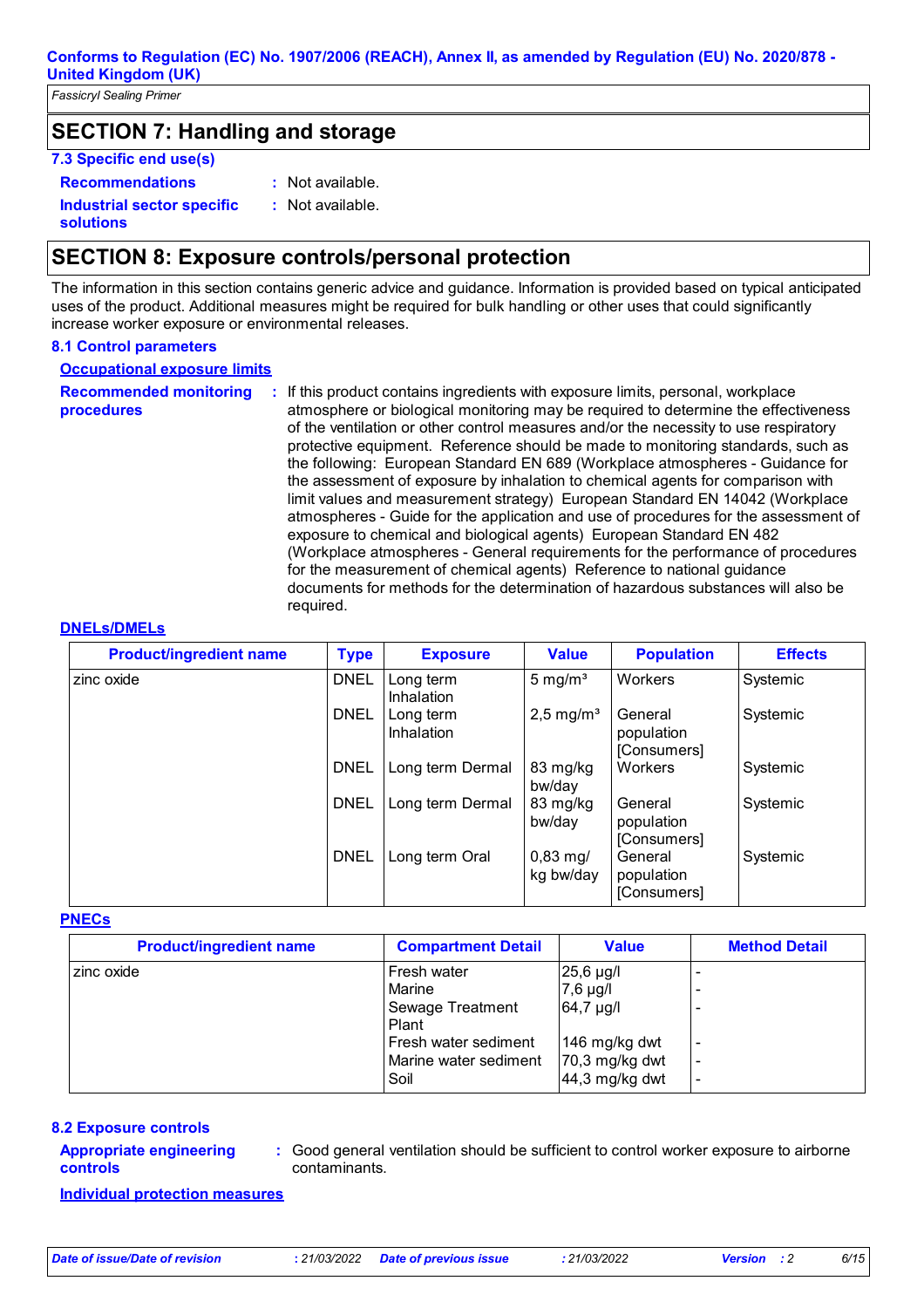### **SECTION 8: Exposure controls/personal protection**

| <b>Hygiene measures</b>    | : Wash hands, forearms and face thoroughly after handling chemical products,<br>before eating, smoking and using the lavatory and at the end of the working period.<br>Appropriate techniques should be used to remove potentially contaminated clothing.<br>Wash contaminated clothing before reusing. Ensure that eyewash stations and<br>safety showers are close to the workstation location.         |
|----------------------------|-----------------------------------------------------------------------------------------------------------------------------------------------------------------------------------------------------------------------------------------------------------------------------------------------------------------------------------------------------------------------------------------------------------|
| <b>Eye/face protection</b> | : Safety eyewear complying with an approved standard should be used when a risk<br>assessment indicates this is necessary to avoid exposure to liquid splashes, mists,<br>gases or dusts. Use eye protection according to EN 166. If contact is possible, the<br>following protection should be worn, unless the assessment indicates a higher<br>degree of protection: safety glasses with side-shields. |
| Attack and a state of      |                                                                                                                                                                                                                                                                                                                                                                                                           |

#### **Skin protection**

There is no one glove material or combination of materials that will give unlimited resistance to any individual or combination of chemicals.

The breakthrough time must be greater than the end use time of the product.

The instructions and information provided by the glove manufacturer on use, storage, maintenance and replacement must be followed.

Gloves should be replaced regularly and if there is any sign of damage to the glove material.

Always ensure that gloves are free from defects and that they are stored and used correctly.

The performance or effectiveness of the glove may be reduced by physical/chemical damage and poor maintenance. Barrier creams may help to protect the exposed areas of the skin but should not be applied once exposure has occurred.

| <b>Hand protection</b>                    | : Chemical-resistant, impervious gloves complying with an approved standard should<br>be worn at all times when handling chemical products if a risk assessment indicates<br>this is necessary. Considering the parameters specified by the glove manufacturer,<br>check during use that the gloves are still retaining their protective properties. It<br>should be noted that the time to breakthrough for any glove material may be<br>different for different glove manufacturers. In the case of mixtures, consisting of<br>several substances, the protection time of the gloves cannot be accurately estimated.<br>> 8 hours (breakthrough time): nitrile rubber (0.5mm) |  |
|-------------------------------------------|---------------------------------------------------------------------------------------------------------------------------------------------------------------------------------------------------------------------------------------------------------------------------------------------------------------------------------------------------------------------------------------------------------------------------------------------------------------------------------------------------------------------------------------------------------------------------------------------------------------------------------------------------------------------------------|--|
|                                           | The recommendation for the type or types of glove to use when handling this<br>product is based on information from the following source: EN374. The user must<br>check that the final choice of type of glove selected for handling this product is the<br>most appropriate and takes into account the particular conditions of use, as included<br>in the user's risk assessment.                                                                                                                                                                                                                                                                                             |  |
| <b>Body protection</b>                    | : Personal protective equipment for the body should be selected based on the task<br>being performed and the risks involved and should be approved by a specialist<br>before handling this product. Recommended: Wear overalls or long sleeved shirt.<br>(EN 467)                                                                                                                                                                                                                                                                                                                                                                                                               |  |
| <b>Other skin protection</b>              | : Appropriate footwear and any additional skin protection measures should be<br>selected based on the task being performed and the risks involved and should be<br>approved by a specialist before handling this product.                                                                                                                                                                                                                                                                                                                                                                                                                                                       |  |
| <b>Respiratory protection</b>             | Based on the hazard and potential for exposure, select a respirator that meets the<br>÷.<br>appropriate standard or certification. Respirators must be used according to a<br>respiratory protection program to ensure proper fitting, training, and other important<br>aspects of use. Recommended: organic vapour (Type A) and particulate filter (EN<br>$141$ ).                                                                                                                                                                                                                                                                                                             |  |
| <b>Environmental exposure</b><br>controls | Emissions from ventilation or work process equipment should be checked to ensure<br>÷.<br>they comply with the requirements of environmental protection legislation. In some<br>cases, fume scrubbers, filters or engineering modifications to the process equipment<br>will be necessary to reduce emissions to acceptable levels.                                                                                                                                                                                                                                                                                                                                             |  |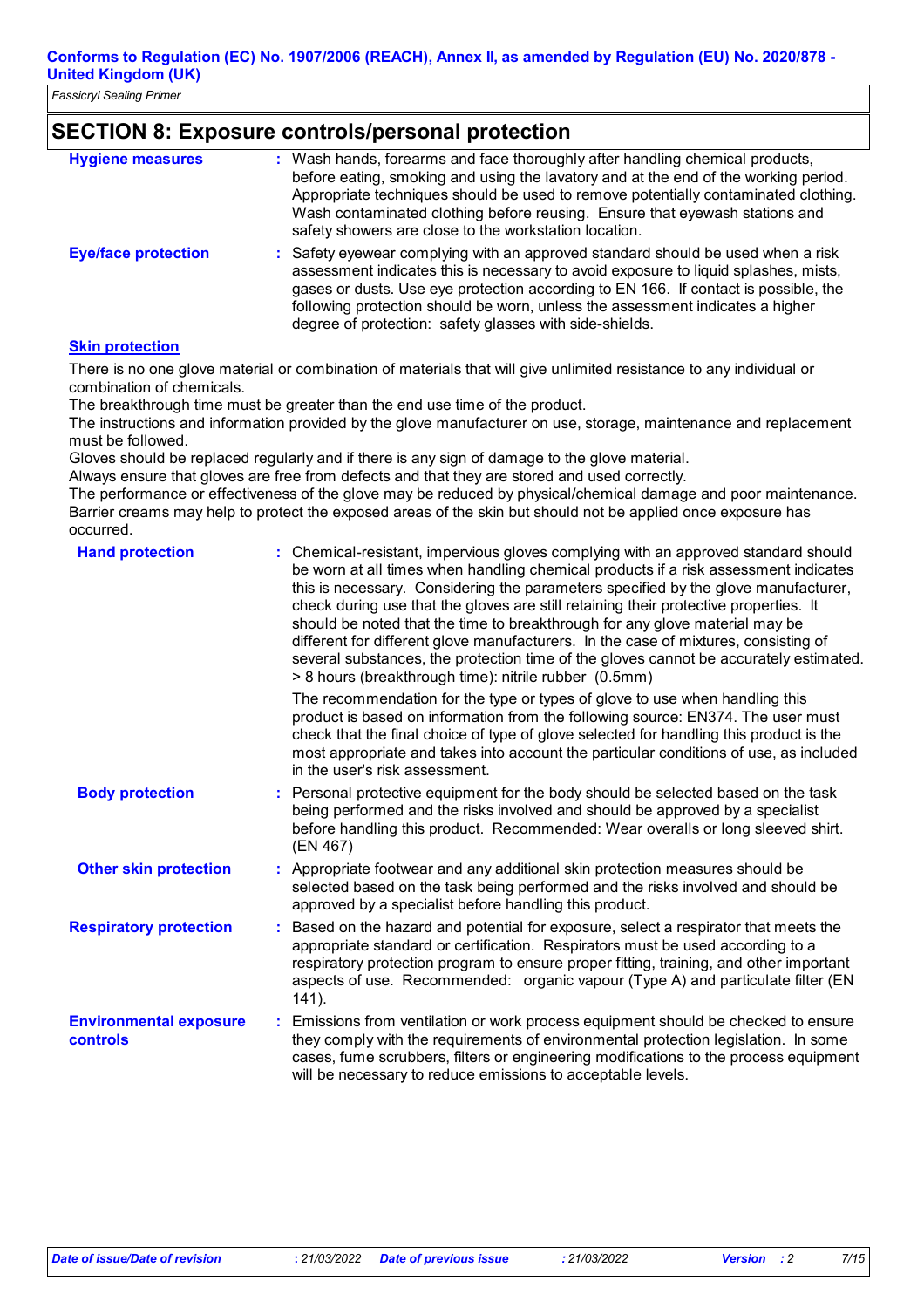## **SECTION 9: Physical and chemical properties**

The conditions of measurement of all properties are at standard temperature and pressure unless otherwise indicated.

| 9.1 Information on basic physical and chemical properties           |                                                                                                                                                                                                                                                      |
|---------------------------------------------------------------------|------------------------------------------------------------------------------------------------------------------------------------------------------------------------------------------------------------------------------------------------------|
| <b>Physical state</b>                                               | : Liquid.                                                                                                                                                                                                                                            |
| <b>Colour</b>                                                       | : Black. Blue. Brown. Grey. Green. Orange. Red. White. Yellow. [Light]                                                                                                                                                                               |
| <b>Odour</b>                                                        | : Not available.                                                                                                                                                                                                                                     |
| <b>Odour threshold</b>                                              | : Not available.                                                                                                                                                                                                                                     |
| <b>Melting point/freezing point</b>                                 | : 0°C [Literature]                                                                                                                                                                                                                                   |
| <b>Initial boiling point and boiling</b><br>range                   | : >100°C (>212°F) [Literature]                                                                                                                                                                                                                       |
| <b>Flammability (solid, gas)</b>                                    | : Non-flammable in the presence of the following materials or conditions: open<br>flames, sparks and static discharge, heat and shocks and mechanical impacts.<br>Non-flammable but will burn on prolonged exposure to flame or high<br>temperature. |
| <b>Upper/lower flammability or</b><br>explosive limits              | : Not available.                                                                                                                                                                                                                                     |
| <b>Flash point</b>                                                  | : Not relevant due to nature of the product.                                                                                                                                                                                                         |
| <b>Auto-ignition temperature</b>                                    | : Not relevant due to nature of the product.                                                                                                                                                                                                         |
| <b>Decomposition temperature</b>                                    | : Not available.                                                                                                                                                                                                                                     |
| pH                                                                  | : 8 to 9 [Conc. (% w/w): 100%] [OECD 122]                                                                                                                                                                                                            |
| pH : Justification                                                  | : Not available.                                                                                                                                                                                                                                     |
| <b>Viscosity</b>                                                    | Dynamic: 1400 to 1650 mPa s [ASTM D562 [KU]]                                                                                                                                                                                                         |
| <b>Solubility(ies)</b>                                              | : Soluble in the following materials: cold water and hot water.                                                                                                                                                                                      |
| <b>Solubility in water</b>                                          | : Not available.                                                                                                                                                                                                                                     |
| <b>Partition coefficient: n-octanol/ :</b> Not applicable.<br>water |                                                                                                                                                                                                                                                      |
| <b>Vapour pressure</b>                                              | : Not relevant due to nature of the product.                                                                                                                                                                                                         |
| <b>Evaporation rate</b>                                             | $:$ <1 (butyl acetate = 1)                                                                                                                                                                                                                           |
| <b>Relative density</b>                                             | : 1,31 to 1,35 [DIN 53217]                                                                                                                                                                                                                           |
| <b>Density</b>                                                      | : 1,31 to 1,35 g/cm <sup>3</sup> [20°C (68°F)] [DIN 53217]                                                                                                                                                                                           |
| <b>Vapour density</b>                                               | : $>1$ [Air = 1]                                                                                                                                                                                                                                     |
| <b>Explosive properties</b>                                         | : Non-explosive in the presence of the following materials or conditions: open<br>flames, sparks and static discharge and heat.<br>No unusual hazard if involved in a fire.                                                                          |
| <b>Oxidising properties</b>                                         | : Not available.                                                                                                                                                                                                                                     |
| <b>Particle characteristics</b>                                     |                                                                                                                                                                                                                                                      |
| <b>Median particle size</b>                                         | : Not applicable.                                                                                                                                                                                                                                    |

## **SECTION 10: Stability and reactivity**

| Date of issue/Date of revision                    | <b>Date of previous issue</b><br>: 21/03/2022                                                | : 21/03/2022 | <b>Version</b><br>$\cdot$ : 2 | 8/15 |
|---------------------------------------------------|----------------------------------------------------------------------------------------------|--------------|-------------------------------|------|
| <b>10.4 Conditions to avoid</b>                   | : No specific data.                                                                          |              |                               |      |
| <b>10.3 Possibility of</b><br>hazardous reactions | : Under normal conditions of storage and use, hazardous reactions will not occur.            |              |                               |      |
| <b>10.2 Chemical stability</b>                    | : The product is stable.                                                                     |              |                               |      |
| <b>10.1 Reactivity</b>                            | : No specific test data related to reactivity available for this product or its ingredients. |              |                               |      |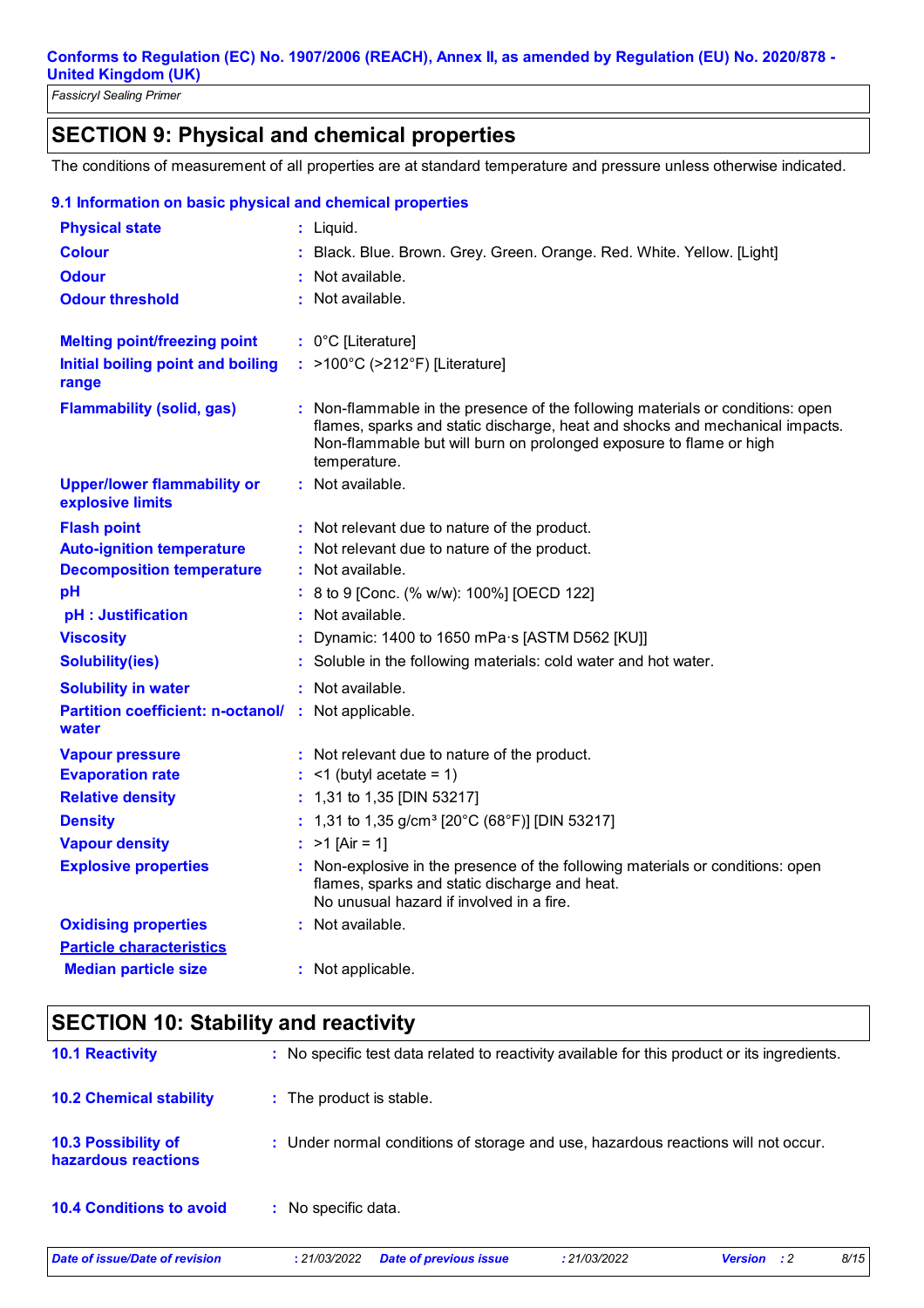*Fassicryl Sealing Primer*

### **SECTION 10: Stability and reactivity**

: No specific data. **10.5 Incompatible materials :**

#### **10.6 Hazardous decomposition products** Under normal conditions of storage and use, hazardous decomposition products **:** should not be produced.

## **SECTION 11: Toxicological information**

### **11.1 Information on hazard classes as defined in Regulation (EC) No 1272/2008**

#### **Acute toxicity**

| <b>Product/ingredient name</b>   | <b>Result</b>                                                                                  | <b>Species</b> | <b>Dose</b>                                                         | <b>Exposure</b>    |
|----------------------------------|------------------------------------------------------------------------------------------------|----------------|---------------------------------------------------------------------|--------------------|
| zinc oxide                       | LC50 Inhalation Dusts and mists   Mouse<br>LC50 Inhalation Dusts and mists   Rat<br>ILD50 Oral | Rat            | $2500$ mg/m <sup>3</sup><br>$>5700$ mg/m <sup>3</sup><br>$>15$ g/kg | 4 hours<br>4 hours |
| 1,2-benzisothiazol-3(2H)-<br>one | LC50 Inhalation Dusts and mists Rat                                                            |                | $0,11 \text{ mg/l}$                                                 | 4 hours            |
|                                  | LC50 Inhalation Dusts and mists   Rat - Male,                                                  | Female         | $0,5$ mg/l                                                          | l 4 hours          |
|                                  | LD50 Oral                                                                                      | Rat - Male     | 490 mg/kg                                                           |                    |

**Conclusion/Summary :** Based on available data, the classification criteria are not met.

### **Acute toxicity estimates**

| <b>Product/ingredient name</b> | Oral (mg/<br>kg) | <b>Dermal</b><br>(mg/kg) | (gases)<br>(ppm) | Inhalation Inhalation Inhalation<br>(vapours)<br>(mg/l) | <b>(dusts)</b><br>and mists)<br>(mg/l) |
|--------------------------------|------------------|--------------------------|------------------|---------------------------------------------------------|----------------------------------------|
| 1,2-benzisothiazol-3(2H)-one   | 490              | N/A                      | N/A              | 0,5                                                     | N/A                                    |

### **Irritation/Corrosion**

| <b>Product/ingredient name</b> | <b>Result</b>        | <b>Species</b> | <b>Score</b> | <b>Exposure</b>             | <b>Observation</b> |
|--------------------------------|----------------------|----------------|--------------|-----------------------------|--------------------|
| zinc oxide                     | Eyes - Mild irritant | Rabbit         |              | I24 hours 500<br>milligrams |                    |
|                                | Skin - Mild irritant | Rabbit         |              | 124 hours 500<br>milligrams |                    |

#### **Conclusion/Summary**

| <b>Skin</b>        | : Based on available data, the classification criteria are not met. |
|--------------------|---------------------------------------------------------------------|
| <b>Eves</b>        | : Based on available data, the classification criteria are not met. |
| <b>Respiratory</b> | : Based on available data, the classification criteria are not met. |
| Sensitisation      |                                                                     |

| <b>Product/ingredient name</b>    | <b>Route of</b><br>exposure | <b>Species</b> | <b>Result</b> |
|-----------------------------------|-----------------------------|----------------|---------------|
| 1,2-benzisothiazol-3(2H)-one skin |                             | Guinea pig     | Sensitising   |

| <b>Date of issue/Date of revision</b> | <b>Date of previous issue</b><br>: 21/03/2022                                                                                                                                                             | : 21/03/2022 | <b>Version</b><br>: 2 | 9/15 |
|---------------------------------------|-----------------------------------------------------------------------------------------------------------------------------------------------------------------------------------------------------------|--------------|-----------------------|------|
| <b>Conclusion/Summary</b>             | Based on available data, the classification criteria are not met.                                                                                                                                         |              |                       |      |
| <b>Reproductive toxicity</b>          |                                                                                                                                                                                                           |              |                       |      |
| <b>Conclusion/Summary</b>             | : Based on available data, the classification criteria are not met.                                                                                                                                       |              |                       |      |
|                                       | It has been observed that the carcinogenic hazard of this product arises when respirable dust is inhaled in quantities<br>leading to significant impairment of particle clearance mechanisms in the lung. |              |                       |      |
| <b>Carcinogenicity</b>                |                                                                                                                                                                                                           |              |                       |      |
| <b>Conclusion/Summary</b>             | : Based on available data, the classification criteria are not met.                                                                                                                                       |              |                       |      |
| <b>Mutagenicity</b>                   |                                                                                                                                                                                                           |              |                       |      |
| <b>Respiratory</b>                    | Based on available data, the classification criteria are not met.                                                                                                                                         |              |                       |      |
| <b>Skin</b>                           | Based on available data, the classification criteria are not met.                                                                                                                                         |              |                       |      |
| <b>Conclusion/Summary</b>             |                                                                                                                                                                                                           |              |                       |      |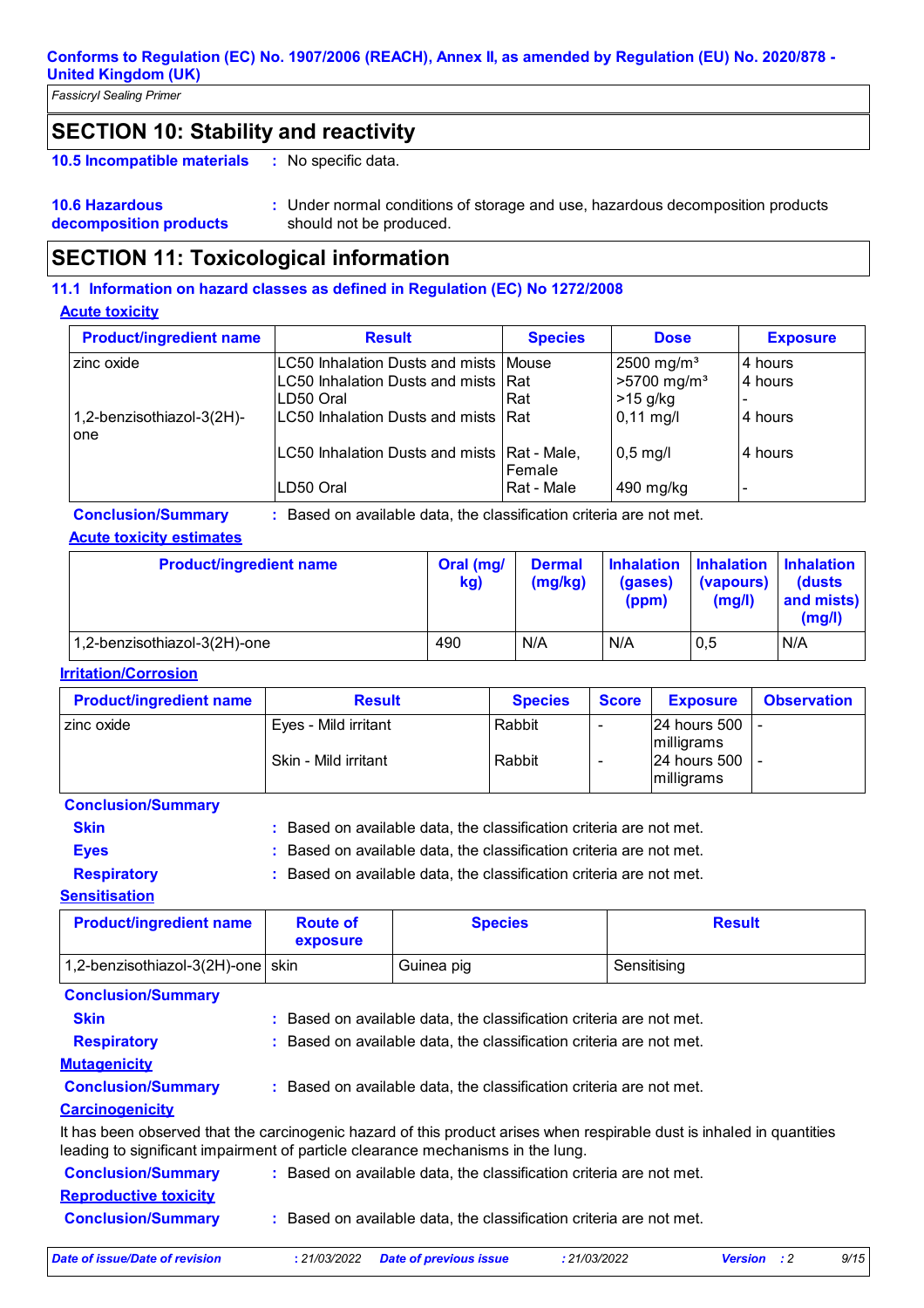| <b>United Kingdom (UK)</b><br><b>Fassicryl Sealing Primer</b>                                                                   |                                                                                              |
|---------------------------------------------------------------------------------------------------------------------------------|----------------------------------------------------------------------------------------------|
| <b>SECTION 11: Toxicological information</b>                                                                                    |                                                                                              |
| <b>Teratogenicity</b><br><b>Conclusion/Summary</b><br><b>Specific target organ toxicity (single exposure)</b><br>Not available. | : Based on available data, the classification criteria are not met.                          |
| <b>Specific target organ toxicity (repeated exposure)</b><br>Not available.                                                     |                                                                                              |
| <b>Aspiration hazard</b><br>Not available.                                                                                      |                                                                                              |
| <b>Information on likely routes</b><br>of exposure                                                                              | : Routes of entry anticipated: Oral, Inhalation.<br>Routes of entry not anticipated: Dermal. |
| <b>Potential acute health effects</b>                                                                                           |                                                                                              |
| <b>Eye contact</b>                                                                                                              | : No known significant effects or critical hazards.                                          |
| <b>Inhalation</b>                                                                                                               | : No known significant effects or critical hazards.                                          |
| <b>Skin contact</b>                                                                                                             | : No known significant effects or critical hazards.                                          |
| <b>Ingestion</b>                                                                                                                | : No known significant effects or critical hazards.                                          |
|                                                                                                                                 | Symptoms related to the physical, chemical and toxicological characteristics                 |
| <b>Eye contact</b>                                                                                                              | : No specific data.                                                                          |
| <b>Inhalation</b>                                                                                                               | : No specific data.                                                                          |
| <b>Skin contact</b>                                                                                                             | : No specific data.                                                                          |
| <b>Ingestion</b>                                                                                                                | : No specific data.                                                                          |
|                                                                                                                                 | Delayed and immediate effects as well as chronic effects from short and long-term exposure   |
| <b>Short term exposure</b>                                                                                                      |                                                                                              |
| <b>Potential immediate</b><br>effects                                                                                           | : Not available.                                                                             |
| <b>Potential delayed effects</b>                                                                                                | : Not available.                                                                             |
| <b>Long term exposure</b><br><b>Potential immediate</b><br>effects                                                              | : Not available.                                                                             |
| <b>Potential delayed effects</b>                                                                                                | : Not available.                                                                             |
| <b>Potential chronic health effects</b><br>Not available.                                                                       |                                                                                              |
| <b>Conclusion/Summary</b>                                                                                                       | : Based on available data, the classification criteria are not met.                          |
| <b>General</b>                                                                                                                  | : No known significant effects or critical hazards.                                          |
| <b>Carcinogenicity</b>                                                                                                          | : No known significant effects or critical hazards.                                          |
| <b>Mutagenicity</b>                                                                                                             | : No known significant effects or critical hazards.                                          |
| <b>Reproductive toxicity</b>                                                                                                    | : No known significant effects or critical hazards.                                          |
| <b>Endocrine disrupting</b><br>properties                                                                                       | : Not available.                                                                             |
| <b>Other information</b>                                                                                                        | : Not available.                                                                             |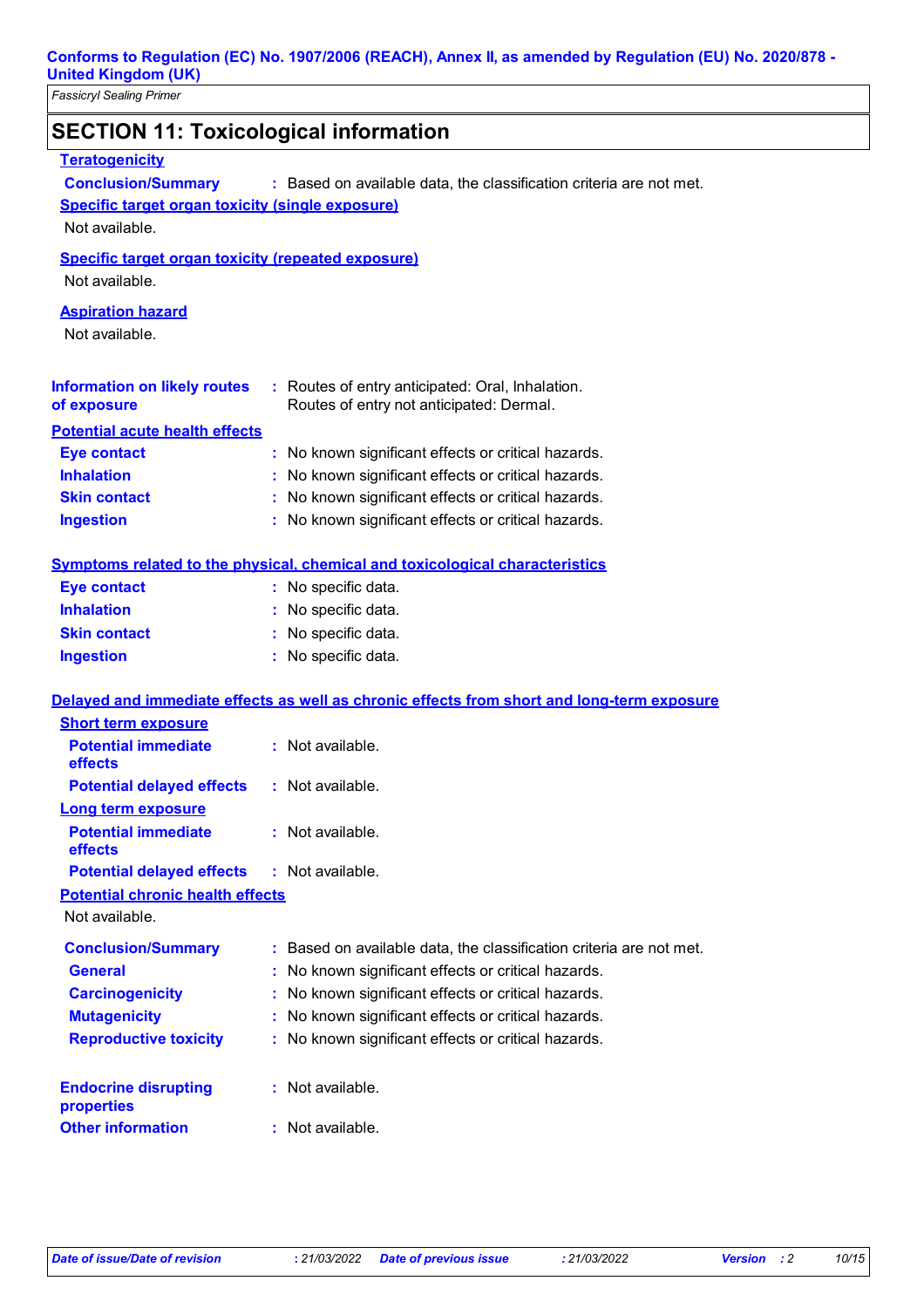### **SECTION 12: Ecological information**

### **12.1 Toxicity**

| <b>Product/ingredient name</b> | <b>Result</b>                         | <b>Species</b>                                                           | <b>Exposure</b> |
|--------------------------------|---------------------------------------|--------------------------------------------------------------------------|-----------------|
| zinc oxide                     | Acute EC50 0,024 mg/l                 | Algae                                                                    | 72 hours        |
|                                | Acute EC50 0,137 mg/l                 | Algae                                                                    | 72 hours        |
|                                | Acute EC50 0,413 mg/l                 | Daphnia spec.                                                            | 48 hours        |
|                                | Acute EC50 0,481 mg/l Fresh water     | Daphnia spec. - Daphnia<br>magna - Neonate                               | 48 hours        |
|                                | Acute IC50 46 µg/l Fresh water        | Algae - Pseudokirchneriella<br>subcapitata - Exponential<br>growth phase | 72 hours        |
|                                | Acute LC50 98 µg/l Fresh water        | Daphnia spec. - Daphnia<br>magna - Neonate                               | 48 hours        |
|                                | Acute LC50 0,33 to 0,78 mg/l          | Fish                                                                     | 96 hours        |
|                                | Chronic NOEC 0,019 mg/l               | Algae                                                                    | 7 days          |
|                                | Chronic NOEC 0,037 mg/l               | Daphnia spec.                                                            | 21 days         |
|                                | Chronic NOEC 0,082 mg/l               | Daphnia spec.                                                            | 7 days          |
|                                | Chronic NOEC 0,199 mg/l               | <b>Fish</b>                                                              | 30 days         |
| 1,2-benzisothiazol-3(2H)-one   | Acute EC50 0,067 mg/l                 | Algae - Pseudokirchneriella<br>subcapitata                               | 72 hours        |
|                                | Acute EC50 0,11 mg/l                  | Algae                                                                    | 72 hours        |
|                                | Acute EC50 0,9893 mg/l Marine water   | Crustaceans - Opossum Shrimp                                             | 96 hours        |
|                                | Acute EC50 2,94 mg/l Fresh water      | Daphnia spec.                                                            | 48 hours        |
|                                | Acute LC50 8 to 13 mg/l               | Fish - Alburnus alburnus                                                 | 96 hours        |
|                                | Acute LC50 2,18 mg/l Fresh water      | Fish                                                                     | 96 hours        |
|                                | Acute LC50 1,6 to 2,8 ppm Fresh water | Fish - Oncorhynchus mykiss                                               | 96 hours        |
|                                | Chronic NOEC 90 mg/l                  | Aquatic plants - Phaseolus                                               | 20 days         |
|                                |                                       | vulgaris                                                                 |                 |
|                                | Chronic NOEC 1,2 mg/l                 | Daphnia spec.                                                            | 21 days         |
|                                | Chronic NOEC 0,21 mg/l                | <b>Fish</b>                                                              | 28 days         |
|                                | Chronic NOEL 0,0403 mg/l              | Algae                                                                    | 72 hours        |

**Conclusion/Summary :** Harmful to aquatic life with long lasting effects.

### **12.2 Persistence and degradability**

| <b>Product/ingredient name</b>                                                                                                                           | <b>Test</b>              | <b>Result</b>              |  | <b>Dose</b>       | <b>Inoculum</b>         |
|----------------------------------------------------------------------------------------------------------------------------------------------------------|--------------------------|----------------------------|--|-------------------|-------------------------|
| 1,2-benzisothiazol-3(2H)-one   OECD 303A                                                                                                                 |                          | $>90$ % - Readily - 1 days |  |                   |                         |
| <b>Conclusion/Summary</b><br>: This product has not been tested for biodegradation. Based on available data, the<br>classification criteria are not met. |                          |                            |  |                   |                         |
| <b>Product/ingredient name</b>                                                                                                                           | <b>Aquatic half-life</b> |                            |  | <b>Photolysis</b> | <b>Biodegradability</b> |
| 1,2-benzisothiazol-3(2H)-one $\vert$ -                                                                                                                   |                          |                            |  |                   | Readily                 |

#### **12.3 Bioaccumulative potential**

| <b>Product/ingredient name</b>                               | <b>I</b> LoqP <sub>ow</sub> | <b>BCF</b> | <b>Potential</b> |
|--------------------------------------------------------------|-----------------------------|------------|------------------|
| zinc oxide<br>$1,2$ -benzisothiazol-3(2H)-one $ 0,64\rangle$ |                             | $-47-$     | llow<br>low      |

### **12.4 Mobility in soil**

| <b>Soil/water partition</b><br><b>coefficient (Koc)</b> | : Not available. |
|---------------------------------------------------------|------------------|
| <b>Mobility</b>                                         | : Not available. |

#### **12.5 Results of PBT and vPvB assessment**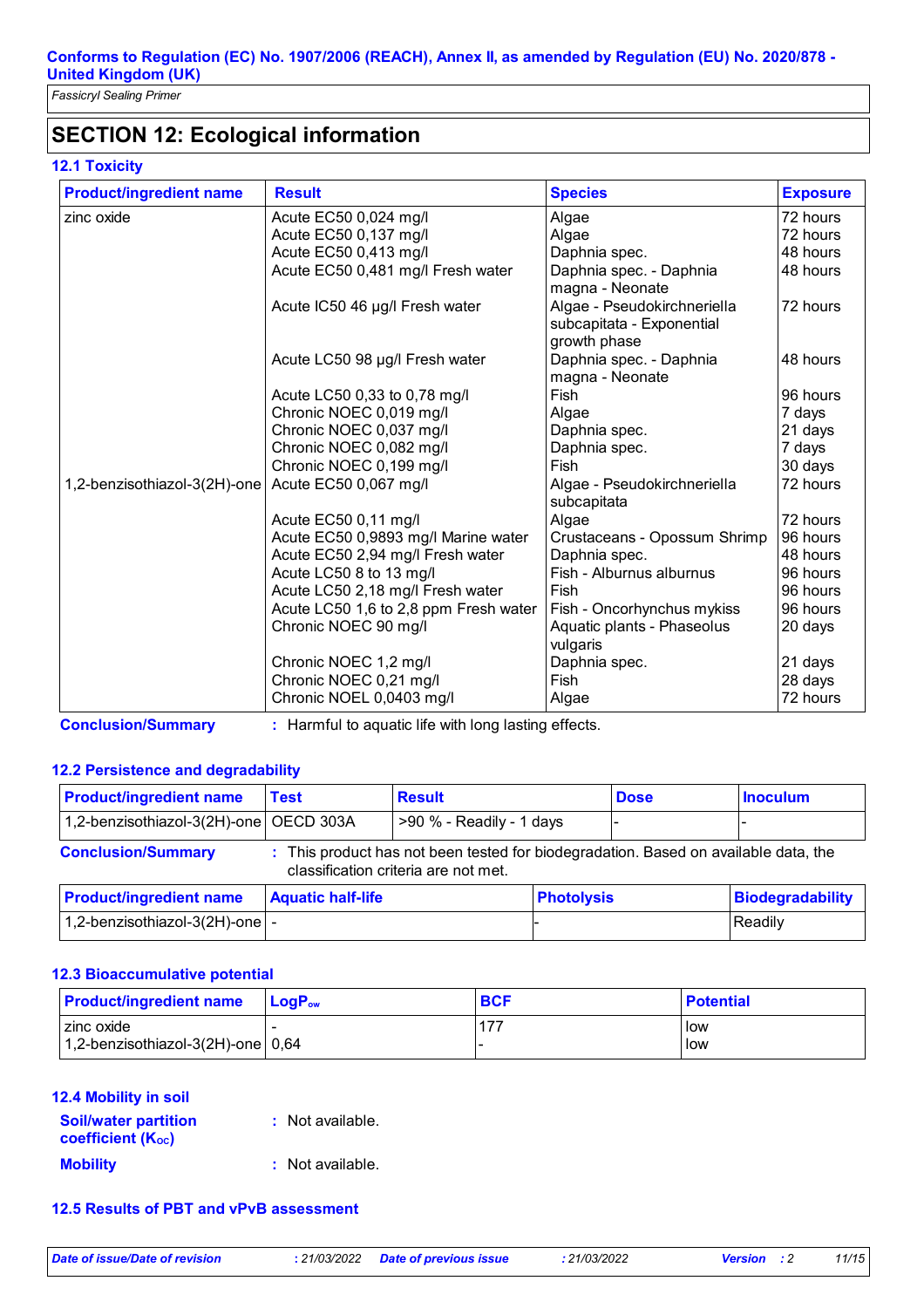*Fassicryl Sealing Primer*

### **SECTION 12: Ecological information**

This mixture does not contain any substances that are assessed to be a PBT or a vPvB.

| <b>12.6 Endocrine disrupting</b>  | : No known significant effects or critical hazards. |
|-----------------------------------|-----------------------------------------------------|
| properties                        |                                                     |
| <b>12.7 Other adverse effects</b> | : No known significant effects or critical hazards. |

### **SECTION 13: Disposal considerations**

The information in this section contains generic advice and guidance.

### **13.1 Waste treatment methods**

#### **Methods of disposal : Product** The generation of waste should be avoided or minimised wherever possible. Disposal of this product, solutions and any by-products should at all times comply with the requirements of environmental protection and waste disposal legislation and any regional local authority requirements. Dispose of surplus and non-recyclable products via a licensed waste disposal contractor. Waste should not be disposed of untreated to the sewer unless fully compliant with the requirements of all authorities with jurisdiction.

### **European waste catalogue (EWC) Hazardous waste :** Yes.

| <b>Waste code</b>          | <b>Waste designation</b>                                                                                                                                                                                                                                                                                                                     |
|----------------------------|----------------------------------------------------------------------------------------------------------------------------------------------------------------------------------------------------------------------------------------------------------------------------------------------------------------------------------------------|
| 08 01 11*                  | waste paint and varnish containing organic solvents or other hazardous substances                                                                                                                                                                                                                                                            |
| <b>Special precautions</b> | : This material and its container must be disposed of in a safe way. Care should be<br>taken when handling emptied containers that have not been cleaned or rinsed out.<br>Empty containers or liners may retain some product residues. Avoid dispersal of spilt<br>material and runoff and contact with soil, waterways, drains and sewers. |

### **SECTION 14: Transport information**

|                                           | <b>ADR/RID</b>           | <b>ADN</b>     | <b>IMDG</b>              | <b>IATA</b>    |
|-------------------------------------------|--------------------------|----------------|--------------------------|----------------|
| 14.1 UN number<br>or ID number            | Not regulated.           | Not regulated. | Not regulated.           | Not regulated. |
| 14.2 UN proper<br>shipping name           | $\blacksquare$           |                |                          |                |
| <b>14.3 Transport</b><br>hazard class(es) | $\overline{\phantom{a}}$ |                | $\overline{\phantom{0}}$ |                |
| 14.4 Packing group  -                     |                          |                |                          |                |
| 14.5<br><b>Environmental</b><br>hazards   | No.                      | No.            | No.                      | No.            |
|                                           |                          |                |                          |                |

**user**

**14.6 Special precautions for Transport within user's premises:** always transport in closed containers that are **:** upright and secure. Ensure that persons transporting the product know what to do in the event of an accident or spillage.

**14.7 Transport in bulk according to IMO instruments**

**:** Not available.

*Date of issue/Date of revision* **:** *21/03/2022 Date of previous issue : 21/03/2022 Version : 2 12/15*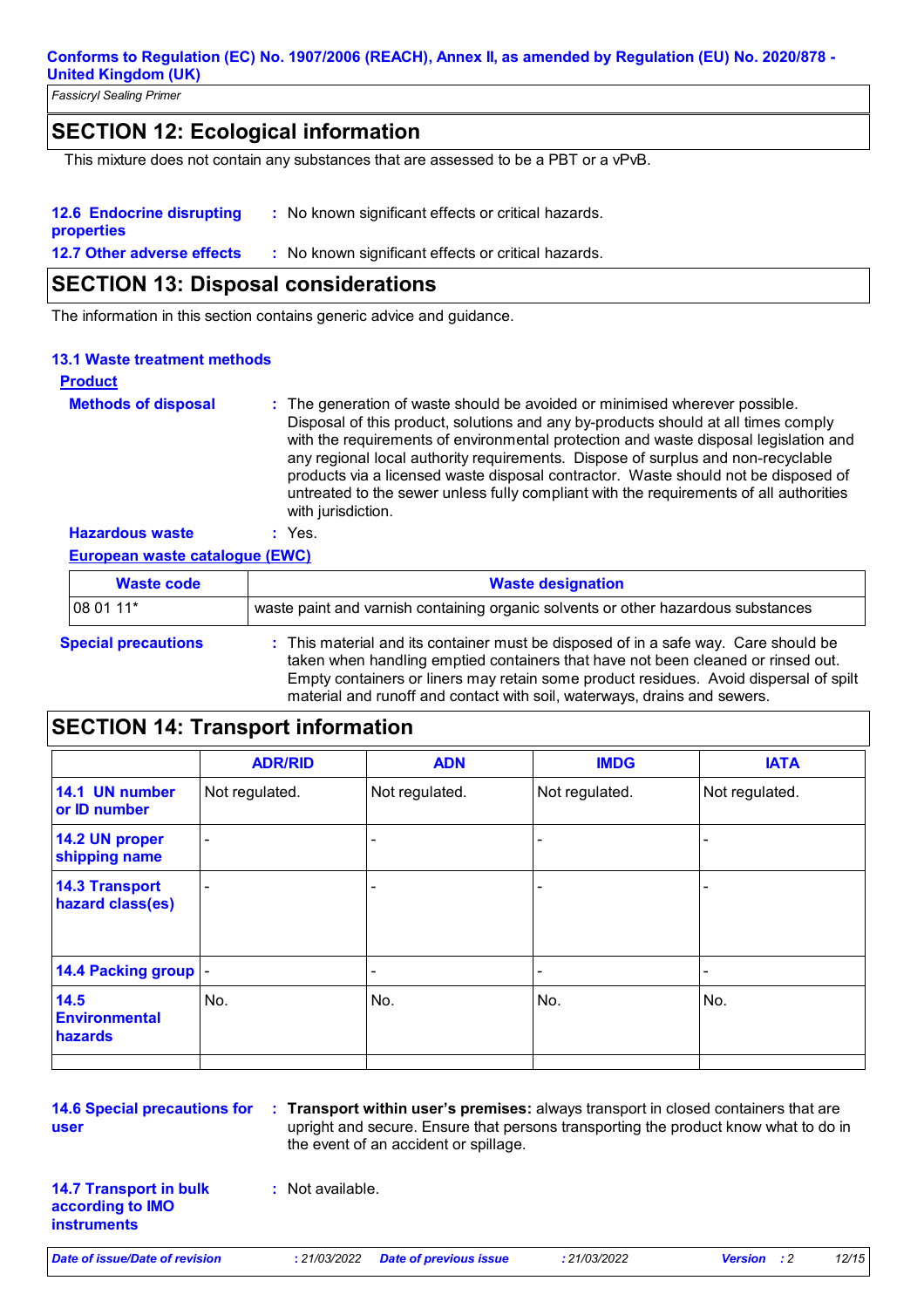| <b>SECTION 15: Regulatory information</b>                                                                                                                       |                              |                                                                                                                                                                                                                                                                                                         |               |
|-----------------------------------------------------------------------------------------------------------------------------------------------------------------|------------------------------|---------------------------------------------------------------------------------------------------------------------------------------------------------------------------------------------------------------------------------------------------------------------------------------------------------|---------------|
| 15.1 Safety, health and environmental regulations/legislation specific for the substance or mixture                                                             |                              |                                                                                                                                                                                                                                                                                                         |               |
| EU Regulation (EC) No. 1907/2006 (REACH)                                                                                                                        |                              |                                                                                                                                                                                                                                                                                                         |               |
| <b>Annex XIV - List of substances subject to authorisation</b>                                                                                                  |                              |                                                                                                                                                                                                                                                                                                         |               |
| <b>Annex XIV</b>                                                                                                                                                |                              |                                                                                                                                                                                                                                                                                                         |               |
| None of the components are listed.                                                                                                                              |                              |                                                                                                                                                                                                                                                                                                         |               |
| <b>Substances of very high concern</b>                                                                                                                          |                              |                                                                                                                                                                                                                                                                                                         |               |
| None of the components are listed.                                                                                                                              |                              |                                                                                                                                                                                                                                                                                                         |               |
| <b>Annex XVII - Restrictions</b><br>on the manufacture,<br>placing on the market and<br>use of certain dangerous<br>substances, mixtures and<br><b>articles</b> | : Not applicable.            |                                                                                                                                                                                                                                                                                                         |               |
| <b>Other EU requlations</b>                                                                                                                                     |                              |                                                                                                                                                                                                                                                                                                         |               |
| <b>VOC</b>                                                                                                                                                      |                              |                                                                                                                                                                                                                                                                                                         |               |
| <b>VOC for Ready-for-Use</b><br><b>Mixture</b>                                                                                                                  | this product: 130g/l (2010.) | : IIA/d. Interior/exterior trim and cladding paints for wood and metal. EU limit value for<br>This product contains a maximum of 16 g/l VOC.                                                                                                                                                            |               |
| <b>Industrial emissions</b><br>(integrated pollution<br>prevention and control) -<br>Air                                                                        | : Not listed                 |                                                                                                                                                                                                                                                                                                         |               |
| <b>Industrial emissions</b><br>(integrated pollution<br>prevention and control) -<br><b>Water</b>                                                               | : Not listed                 |                                                                                                                                                                                                                                                                                                         |               |
| Ozone depleting substances (1005/2009/EC)<br>Not listed.                                                                                                        |                              |                                                                                                                                                                                                                                                                                                         |               |
| Prior Informed Consent (PIC) (649/2012/EC)                                                                                                                      |                              |                                                                                                                                                                                                                                                                                                         |               |
| Not listed.                                                                                                                                                     |                              |                                                                                                                                                                                                                                                                                                         |               |
| <b>Persistent Organic Pollutants (850/2004/EC)</b><br>Not listed.                                                                                               |                              |                                                                                                                                                                                                                                                                                                         |               |
| <b>Seveso Directive</b><br>This product is not controlled under the Seveso Directive.<br><b>United Kingdom: Great Britain</b>                                   |                              |                                                                                                                                                                                                                                                                                                         |               |
| <b>References</b>                                                                                                                                               | Directive 89/686/EEC         | : EH40/2005 Workplace exposure limits<br>Conforms to Regulation (EC) No. 1907/2006 (REACH), Annex II, as amended by<br>Regulation (EU) No. 2020/878<br>REGULATION (EU) 2016/425 OF THE EUROPEAN PARLIAMENT AND OF THE<br>COUNCIL of 9 March 2016 on personal protective equipment and repealing Council |               |
| <b>International regulations</b>                                                                                                                                |                              |                                                                                                                                                                                                                                                                                                         |               |
| <b>Stockholm Convention on Persistent Organic Pollutants</b>                                                                                                    |                              |                                                                                                                                                                                                                                                                                                         |               |
| <b>List name</b>                                                                                                                                                |                              | <b>Ingredient name</b>                                                                                                                                                                                                                                                                                  | <b>Status</b> |
| Not listed.                                                                                                                                                     |                              |                                                                                                                                                                                                                                                                                                         |               |
| <b>Rotterdam Convention on Prior Informed Consent (PIC)</b><br>Not listed.                                                                                      |                              |                                                                                                                                                                                                                                                                                                         |               |

#### **UNECE Aarhus Protocol on POPs and Heavy Metals**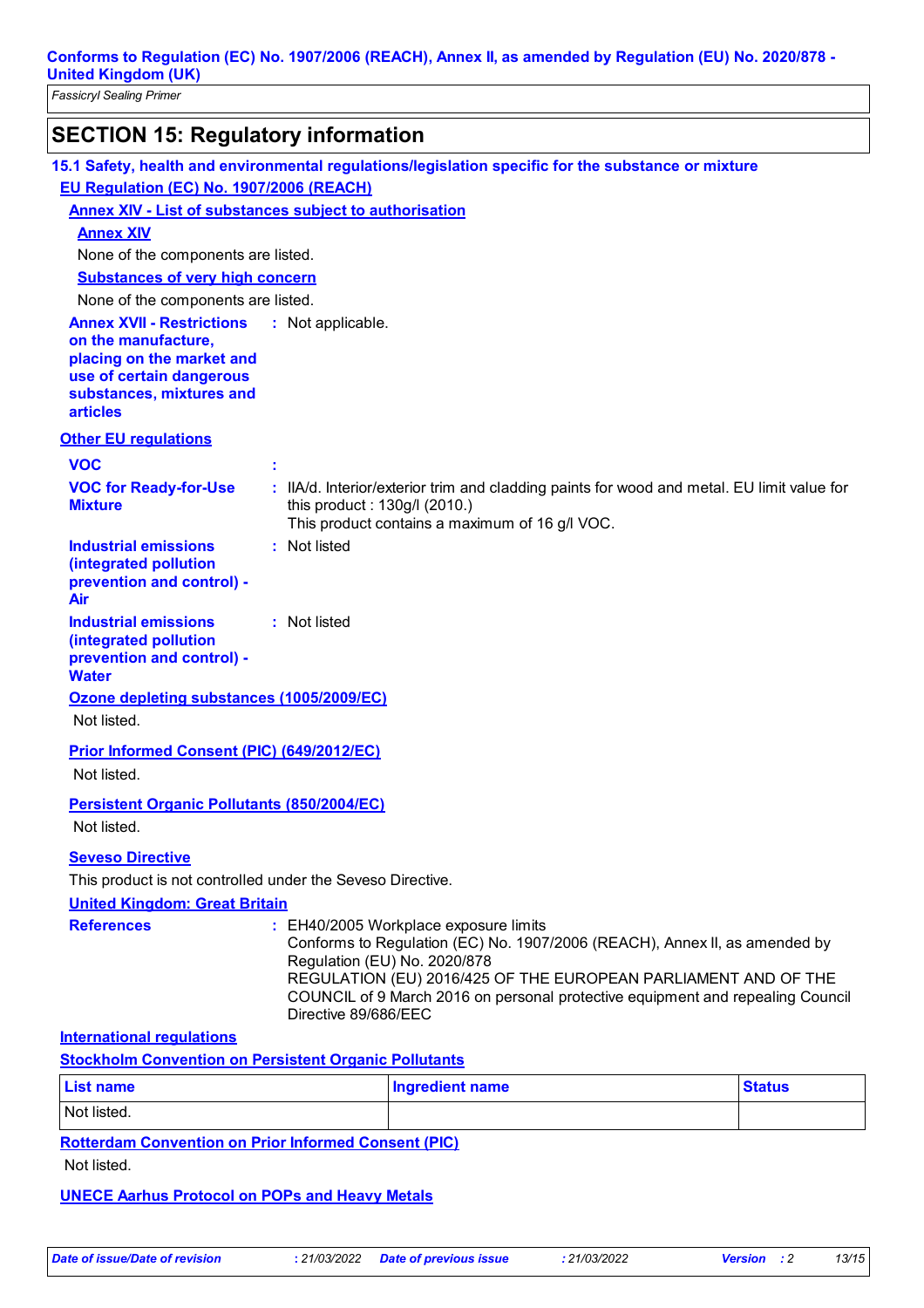| <b>List name</b>                          |                       | <b>Ingredient name</b>                                                             | <b>Status</b> |
|-------------------------------------------|-----------------------|------------------------------------------------------------------------------------|---------------|
| Not listed.                               |                       |                                                                                    |               |
| : 3209100000<br><b>CN</b> code            |                       |                                                                                    |               |
| <b>Inventory list</b>                     |                       |                                                                                    |               |
| <b>Australia</b>                          | Not determined.<br>t. |                                                                                    |               |
| <b>Canada</b>                             | Not determined.       |                                                                                    |               |
| <b>China</b>                              | Not determined.       |                                                                                    |               |
| <b>Europe</b>                             | Not determined.       |                                                                                    |               |
| <b>Japan</b>                              |                       | Japan inventory (CSCL): Not determined.<br>Japan inventory (ISHL): Not determined. |               |
| <b>New Zealand</b>                        | : Not determined.     |                                                                                    |               |
| <b>Philippines</b>                        | Not determined.       |                                                                                    |               |
| <b>Republic of Korea</b>                  | : Not determined.     |                                                                                    |               |
| <b>Taiwan</b>                             | Not determined.       |                                                                                    |               |
| <b>Thailand</b>                           | Not determined.       |                                                                                    |               |
| <b>Turkey</b>                             | Not determined.       |                                                                                    |               |
| <b>United States</b>                      | Not determined.       |                                                                                    |               |
| <b>Viet Nam</b>                           | Not determined.       |                                                                                    |               |
| <b>15.2 Chemical safety</b><br>assessment | required.             | This product contains substances for which Chemical Safety Assessments are still   |               |

### **SECTION 16: Other information**

 $\nabla$  Indicates information that has changed from previously issued version.

| <b>Abbreviations and acronyms : ATE = Acute Toxicity Estimate</b>             |
|-------------------------------------------------------------------------------|
| CLP = Classification, Labelling and Packaging Regulation [Regulation (EC) No. |
| 1272/2008]                                                                    |
| DMEL = Derived Minimal Effect Level                                           |
| DNEL = Derived No Effect Level                                                |
| EUH statement = CLP-specific Hazard statement                                 |
| $N/A = Not available$                                                         |
| PBT = Persistent, Bioaccumulative and Toxic                                   |
| PNEC = Predicted No Effect Concentration                                      |
| <b>RRN = REACH Registration Number</b>                                        |
| SGG = Segregation Group                                                       |
| vPvB = Very Persistent and Very Bioaccumulative                               |
|                                                                               |

#### **Procedure used to derive the classification according to Regulation (EC) No. 1272/2008 [CLP/GHS]**

| <b>Classification</b>   | <b>Justification</b> |  |
|-------------------------|----------------------|--|
| Aquatic Chronic 3, H412 | Expert judgment      |  |

### **Full text of abbreviated H statements**

| <b>United Kingdom: Great Britain</b>                                                                                                       |                                                                                                                                                                                                                                                                                                                                               |
|--------------------------------------------------------------------------------------------------------------------------------------------|-----------------------------------------------------------------------------------------------------------------------------------------------------------------------------------------------------------------------------------------------------------------------------------------------------------------------------------------------|
| <b>Full text of abbreviated H</b><br>H302<br><b>statements</b><br>H <sub>315</sub><br>H317<br>H318<br>H330<br>H400<br>H410<br>H411<br>H412 | Harmful if swallowed.<br>Causes skin irritation.<br>May cause an allergic skin reaction.<br>Causes serious eye damage.<br>Fatal if inhaled.<br>Very toxic to aquatic life.<br>Very toxic to aquatic life with long lasting effects.<br>Toxic to aquatic life with long lasting effects.<br>Harmful to aquatic life with long lasting effects. |